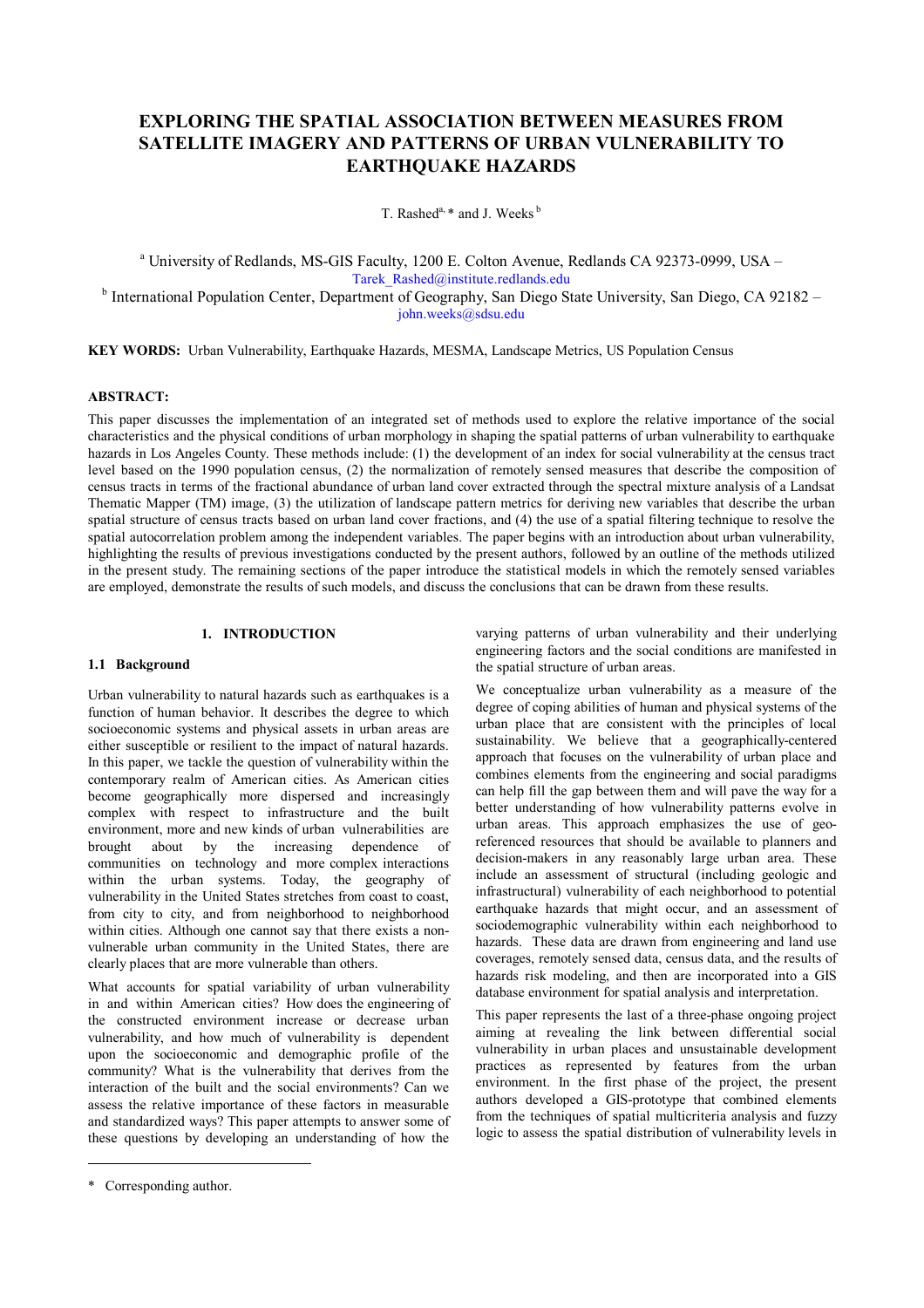the Los Angeles metropolitan (Rashed and Weeks, 2003). In the second phase, we adopted a multiple endmember spectral mixture analysis (MESMA) approach to map the physical composition of urban morphology in Los Angeles using Landsat TM image acquired in 1990 (Rashed *et al.*, 2003). In this paper, we report the results of the last phase of the project in which we tested the basic hypothesis that differential social vulnerability is reflected in the environmental relations and the spatial structure of urban neighborhoods (i.e., geographic conditions, building materials, structure of open spaces, housing densities, inaccessible neighborhoods, amount and types of vegetation). Many of these aspects are 'physically' represented by certain urban features and land covers, suggesting the notion that social vulnerability to urban earthquakes may be examined through advanced remote sensing data capturing and processing techniques, and validated with *in situ* data — all grounded in a remote sensing scene model (Strahler *et al.*, 1986) and integrated into a GISspatial analytical framework. The value of remote sensing data lies in providing timely and spatially explicit variables associated with urban attributes and human activities (e.g., Jensen and Cowen, 1999). The incorporation of these variables into a GIS with population data offers a way to analyze the spatial association between social factors and vulnerability indicators from the built and natural environments.

# **1.2 Results from previous studies**

As indicated above, the present paper utilizes the results from two previous studies, the details of which are reported in Rashed and Weeks (2003) and Rashed *et al.* (2003) respectively. The first study originated from a pilot case study for data on the 1994 Northridge Earthquake in Los Angeles County which was used to develop and test a prototype for urban vulnerability assessment based on fuzzy logic and spatial multicriteria evaluation (Rashed and Weeks, 2003). The overall objective of the work conducted was to control for the hazards effect within the region, such that loss estimates generated by simulators of hazards effects can directly be interpreted in terms of variation in vulnerability. The work pioneered new usage of a US federally funded GIS tool called HAZUS (http://www.fema.gov/hazus/), originally developed to assess losses from seismic hazards and now expanded to encompass other hydrologic and wind hazards in the United States. The Rashed-Weeks model used HAZUS to generate a number of risk scenarios for different earthquakes within the region, through which "hot spots" of vulnerability were derived from the collective results of simulation. The model incorporated many theoretical constructs from Menoni and Pergalani's (1996) framework of urban vulnerability and integrated them with several decision-support methodologies such as Satty's (1980) analytic hierarchy process (AHP) to derive a quantitative measure of vulnerability. The resulting measures were more representative of the inherent weakness in the urban system than those resulting from the simple overlay of hazard zones and urban elements.

In the second study, the results of the model were further utilized to exploit the capabilities of remote sensing to obtain information about the composition and structural patterns of urban land cover through the application of multiple endmember spectral mixture analysis (MESMA) and landscape metrics (Rashed *et al.*, 2003). The work conducted was predicated on the idea that urban landscape results from an aggregation of different components of land cover and urban

materials, none of which may be important when studied individually (Ridd, 1995; Rashed *et al.*, 2001; Rashed *et al.*, 2002). Rather, the significance of these components arises from their mutual association and from the way they interweave with each other to structure the morphology of the urban place (Pesaresi and Bianchin, 2001). A recurrent theme in several studies on urban remote sensing has been related to the derivation of summary indicators of the urban physical components from remote sensing data. This type of analysis has traditionally been limited due to the spectral heterogeneity of urban features in relation to the spatial resolution of the remote sensors (Weber, 1994). This is especially true in the context of multispectral images with medium spatial resolution such as those provided by Landsat, SPOT, and Indian satellites. Because of this spectral heterogeneity, there is a need to deal with a complex mixture of spectral responses (Forster, 1985). With the presence of spectral mixing in the pixels, the identification of urban land cover using per-pixel analytical techniques becomes very difficult since the continuum of land cover cannot be divided readily into discrete classes as required by these techniques.

Spectral mixture analysis (SMA) is a group of techniques that have been proposed to provide *soft* analysis of mixed pixels by transforming image values to physical variables. We used a modified SMA technique called multiple endmember spectral mixture analysis (MESMA) to derive comparable physical measures of urban places in Los Angeles County. The MESMA approach, originally developed by Roberts *et al*. (1998b) is based on the concept that, although the spectrum in any individual pixel can be modeled with relatively few endmembers, the number and type of endmembers are variable across an image. In this sense, MESMA can be described as a modified linear SMA approach in which many simple SMA models are first calculated for each pixel in the image. The objective is then to choose, for every pixel in the image, which model amongst the candidate models provides the best fit to the pixel spectrum while producing physically reasonable fractions. The resultant values can be normalized and aggregated at the urban place level to describe the composition of the urban place in terms of indices of land cover abundance that can readily be linked to measures of vulnerability and other engineering and social variables.

# **2. METHODS AND DATA**

# **2.1 Overview**

To test our hypothesis, that the physical and social conditions of an urban place are so inextricably bound together in many disaster situations that we can use the former as indicative of the latter, we examined the relationship between the index of higher vulnerability produced for Los Angeles County in Rashed and Weeks (2003) and the spatial distribution of wealth in this region. The distribution of wealth in society is perhaps the most obvious variable, among several possible others (such as political rights, governmental compensations, etc), that holds a direct relationship with the access to resources required to recover from the impact of a damaging event such as an earthquake hazard. We tested the hypothesis of this study first by testing the null hypothesis that the distribution of wealth (taken as a proxy for access to resources as a measure of vulnerability) and the index of higher vulnerability are not significantly correlated in Los Angeles County, and second by examining the extent to which the remotely sensed measures we produced in Rashed *et al.* (2003)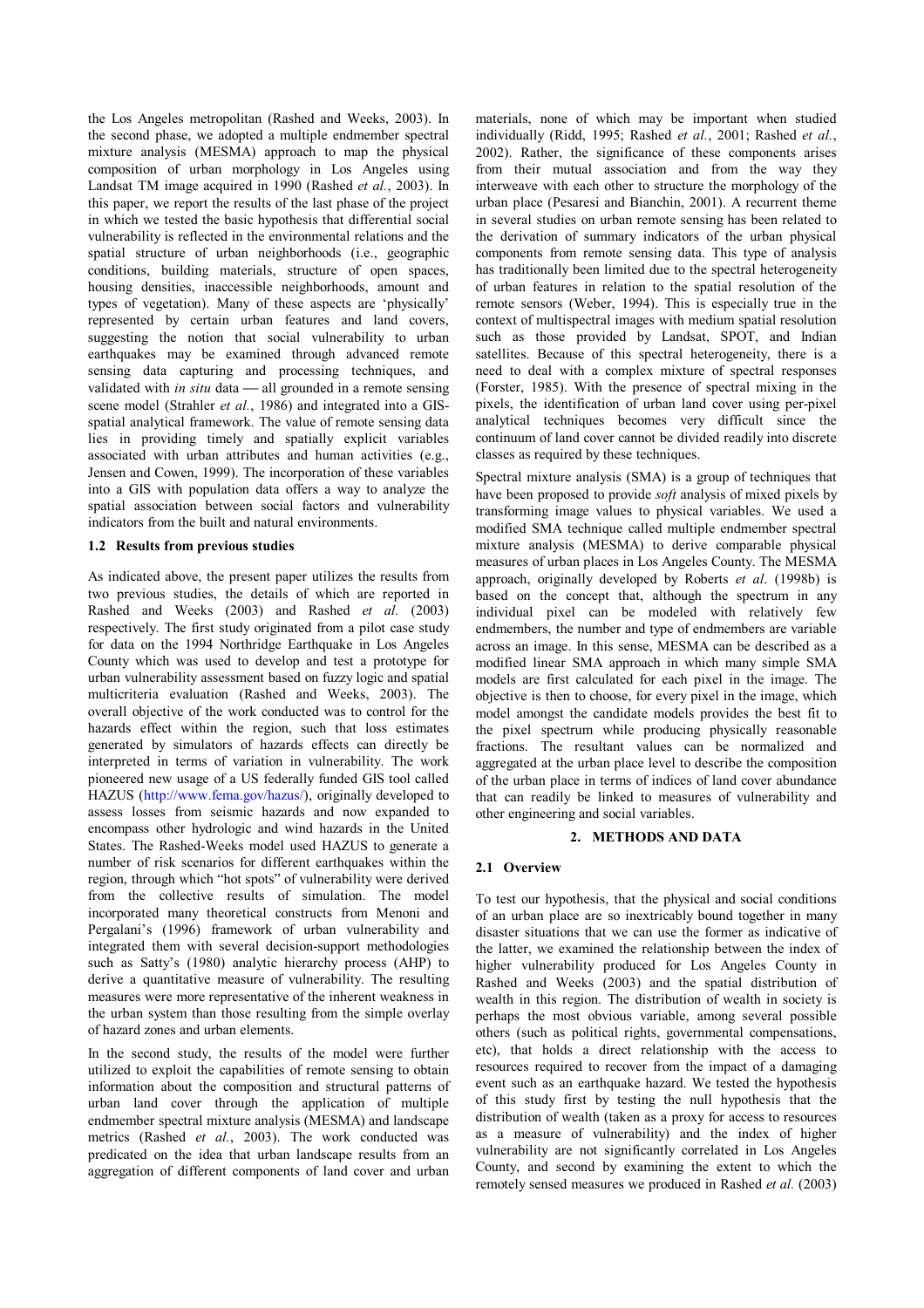explain these two measures of vulnerability. In this section, we discuss the methods used to prepare the variables to be incorporated in the statistical models employed to answer the above-mentioned questions. These methods describe: (1) the development of an index of wealth at the census tract level in the study area based on the 1990 population census, (2) the normalization of MESMA fractions at the census tract level, (3) the utilization of landscape pattern metrics for deriving new variables that describe the urban spatial structure of census tracts in terms of urban land cover, and (4) the use of a spatial filtering technique to resolve the spatial autocorrelation problem among the independent variables.

# **2.2 Deriving an index of wealth for Los Angeles County**

Information on wealth was used in this study as a proximate determinant of access to resources, which in turn was used as an indication of the distribution of social vulnerability. To achieve this, data were used from the US Census Bureau's Survey of Income and Program Participation (SIPP) to create an index of wealth that incorporates income in conjunction with the age and race factors. From these measures, the ratio of wealth to income was calculated at each income level by race, and by age group. The next step was to use data from the 1990 Public Use Microdata Sample (PUMS) to convert these two sets of data (i.e., ratio of wealth to income by race and by age group derived from the SIPP) to the closest income categories that are available in the 1990 census of the study area. The PUMS data represent a random 5% sample of the long-form questionnaires from the 1990 census, stripped of personal identifiers and grouped in geographic units of at least 100,000 people (PUMAs or Public Use Microdata Areas) to protect confidentiality. The two sets of income quintiles (those by race and those by age) derived from the SIPP data were converted to their closest income categories and the averaged values represented multipliers to be applied to a table that included information on the number of households by income category and race by age for each census tract, using the 1990 PUMS data for Los Angeles County. Finally, the average household wealth was calculated for each census tract that represented the average wealth of households in that census tract weighted by the income, race, and age of householder. The outcome of this process was a wealth index for Los Angeles County, which we utilized as an indication of the overall level of access to resources (and hence social vulnerability) in each census tract.

#### **2.3 Normalizing MESMA fractions**

The results from the remote sensing analysis conducted in our previous MESMA study (Rashed *et al.*, 2003) were used to describe spatial variation in the physical conditions between the census tracts in Los Angeles County in 1990. Two approaches have been examined to achieve this goal. The first approach, described in this subsection, was the calculation of an average normalized measure per census tract for each of four categories of urban land cover: vegetation, soil, impervious surface, and shade. The second approach, described in the following subsection, was the derivation of second-order measurements from MESMA fractions that describe the spatial structure of the census tracts in terms of these fractions.

In the first approach, fractional abundances of vegetation, impervious surface, soil and water/shade were first converted into raster grids. Next, a polygon coverage representing the census tracts was laid over each of the four grids and a census code was assigned to each pixel according to which census tract that pixel was located within. The fractional abundance of each land cover category was then summed up based on the census tract codes and the results were normalized by calculating the ratio of the summed fractional abundance to the census tract area. The end product of this process was a normalized value (ranging from 0 to 100) per census tract for each of the four land cover categories, indicating the average abundance of the land cover within that tract. Thus, these normalized values represented indices of land cover abundance that can readily be linked to the index of vulnerability and other social variables reported at the census tract level.

## **2.4 Applying landscape pattern metrics to MESMA fractions**

The use of landscape metrics in the analysis of urban landscape patterns is a relatively new topic and few studies have been published in this regard generally (e.g., Geoghegan *et al.*, 1997; Alberti and Waddell, 2000; Parker *et al.*, 2001), and even fewer with the specific use of remotely sensed measures (e.g., Herold *et al.*, 2002; Herold *et al.*, *submitted*). In this research, we used a subset of landscape metrics as a way of quantifying the configuration and composition of spatial variation in the physical conditions in Los Angeles in terms of MESMA land cover fractions. Calculating these metrics at the census tract level (i.e., each tract is considered as collection of land cover patches) provides an additional means of establishing and testing the link between vulnerability and the social and physical conditions of urban places.

Landscape metrics are indices developed for categorical map patterns and their development has been based on both information theory and fractal geometry (Herold *et al.*, 2002; McGarigal *et al.*, 2002). Categorical map patterns represent data in which the ecosystem property of interest is represented as a mosaic of patches. Patches represent discrete areas of relatively homogeneous environmental conditions, the definition of which is artificially imposed according to a phenomenon of interest and only meaningful when referenced to a particular scale (McGarigal *et al.*, 2002). For example, the urban landscape of Los Angeles can be described as a mosaic of census tracts. The census tract in this case can be thought of as a patch that is relatively homogeneous in terms of social and physical conditions. Similarly, at a larger scale, a census tract can be viewed as a mosaic (or landscape) of its own, consisting of smaller patches of land cover classes represented by a collection of pixels (or grid cells) in a remotely sensed image. While individual pixels (the construction blocks of patches) possess uniform spatial characteristics (e.g., identical size, perimeter, and shape), the aggregation of these pixels provides a rich set of properties. These properties depend on whether the pixels are aggregated over a single land cover class (patch type) or multiple classes, and whether the aggregation is considered within a specified census tract. Landscape metrics make use of these properties to reveal the spatial character and distribution of patches, and thus to quantify landscape patterns (O'Neill *et al.*, 1988; McGarigal *et al.*, 2002).

The fractions produced by MESMA are typically represented in terms of the percentage occupied by a fractional class of land cover within a pixel. However, landscape metrics operate upon the assumption that individual patches are maximally variable externally and minimally variable internally. Therefore, before landscape metrics were applied, the fractional image had to be reclassified such that each pixel within any census tract corresponded to one, and only one, class of land cover. In this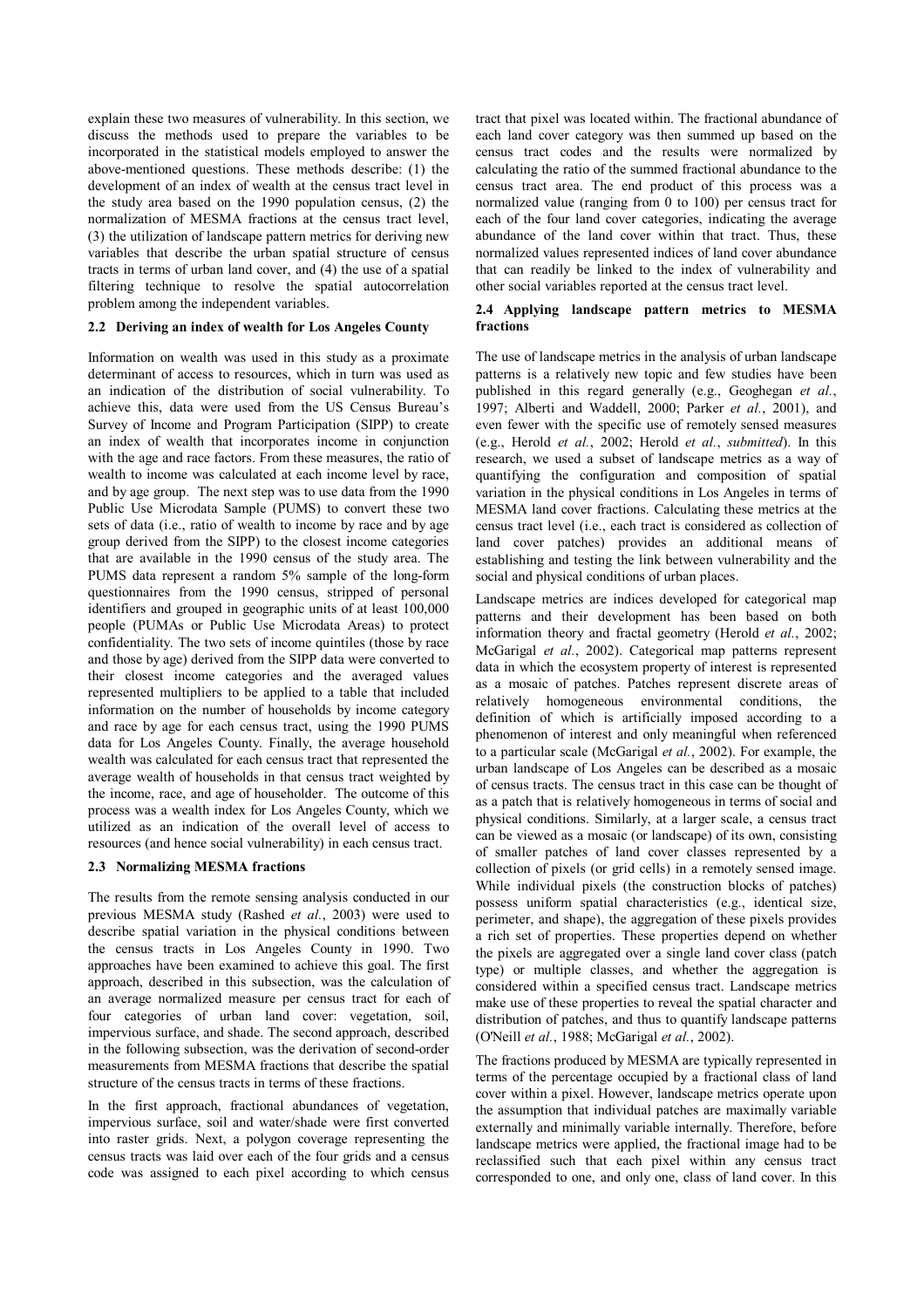regard, the use of landscape metrics requires a 'hard' view of classification as opposed to the 'soft' view represented by MESMA. However, the difference between conventional perpixel classification techniques and the method we utilized lies in the way in which the discrete classes of land cover were derived. While conventional techniques are typically applied to the radiance or reflectance values directly, the results of MEMSA were utilized here to perform the 'hard' classification. In this sense, the discrete per-pixel classification operated in a subservient role to the sub-pixel analysis of the imagery – an approach that has been shown by other studies to produce more reliable and accurate classification of imagery (Roberts *et al.*, 1998a; Rashed *et al.*, 2001).

To do so, each pixel was screened in terms of the fractional class values assigned to it. If a fractional value (i.e., the percentage of any individual class) within a pixel was equal to or greater than 60%, that class was then assigned to this pixel. The threshold of 60% was arbitrarily chosen, assuming that when a pixel meets this condition for a certain fractional value, then it is most likely that this pixel can be classified under that land cover class. When fraction values within a pixel failed to meet this criterion, then a decision role was applied to assign a class to that pixel according to which class the majority of neighborhood pixels within a 3 X 3 window were assigned to. This means that there may exist up to four classes (or patch types) within any census tracts: vegetation, soil, shade, and impervious surface.

The next step was to select a subset of landscape metrics that could be applied to measure the spatial properties of census tracts in Los Angeles, either in terms of the configuration of patches of pixels of a given land cover class within a census tract (i.e., class level metrics in which the landscape of interest is a specific *land cover* class within a census tract), or the configurations of patches of all the four classes that census tract may be composed of (i.e., census tract level metrics in which the landscape of interest is the census tract itself). Tables 1 and 2 list the subsets of metrics that have been used on either the land cover class or census tract levels. As shown in the tables, the same metric may measure different properties based on the level at which it is applied. For example, the PD metric in Table 1 measures the density of patches within an individual land cover class within a census tract, while in Table 2 it measures the density of all patches from all classes within that tract. On the other hand, other metrics are unique to the level at which they applied. Examples of these are the COHESION metric in Table 1 that is used to measure the connectivity of patches at the land cover class level, and the SIDI metric that measures the diversity of all land cover classes at the census tract level. Finally, there are metrics that are essentially measuring different properties in the same way at the same level such as CONTAG and AI metrics in Table 2. CONTAG measures the aggregation of individual pixels of different classes at the census tract level whereas AI measures the aggregation of patches of pixels of different classes at the same level. Thus, we should expect that some of the measures resulting from these metrics would be highly correlated with each other. Despite this redundancy, however, we have deemed it important to test them all since each one points to a slightly different aspect of the spatial structure of urban places. The calculation of all these metrics was done through a software package called FRAGSTAT (version 3), designed to compute a wide variety of landscape metrics for categorical map patterns (McGarigal *et al.*, 2002).

| Table 1: Description of landscape metrics applied at the land |                                         |
|---------------------------------------------------------------|-----------------------------------------|
|                                                               | cover class level within a census tract |

| <b>Class Metrics</b>                         |                                                   |  |  |
|----------------------------------------------|---------------------------------------------------|--|--|
| Metric                                       | <b>Property Measured</b>                          |  |  |
| PD - Patch density                           | Areal composition                                 |  |  |
| LPI - Largest patch index                    | Areal composition                                 |  |  |
| PAFRAC - Perimeter-Area Fractal<br>Dimension | Shape complexity                                  |  |  |
| PLADJ - Percentage of Like<br>Adjacencies    | Degree of aggregation of land cover<br>class      |  |  |
| $AI$ – Index of Aggregation                  | Degree of aggregation of land cover<br>class      |  |  |
| IJI - Interspersion and Juxtaposition        | Degree of interspersion or intermixing            |  |  |
| Index                                        | of land cover class                               |  |  |
| <b>DIVISION</b>                              | Diversity of land cover class                     |  |  |
| <b>COHESION</b>                              | Physical connectedness of the land<br>cover class |  |  |

Table 2: Description of landscape metrics applied at the census tract level

| <b>Landscape Metrics</b>                       |                                                                 |  |  |
|------------------------------------------------|-----------------------------------------------------------------|--|--|
| Metric                                         | <b>Property Measured</b>                                        |  |  |
| PD - Patch density                             | Areal composition                                               |  |  |
| LPI - Largest patch index                      | Areal composition                                               |  |  |
| PAFRAC - Perimeter-Area Fractal<br>Dimension   | Shape complexity                                                |  |  |
| <b>CONTAG</b>                                  | Overall fragmentation of land cover<br>classes                  |  |  |
| $AI$ – Index of Aggregation                    | Degree of aggregation of land cover<br>classes                  |  |  |
| IJI - Interspersion and Juxtaposition<br>Index | Degree of interspersion or intermixing<br>of land cover classes |  |  |
| SIDI - Simpson's Diversity Index               | Diversity of land cover classes                                 |  |  |

A final remark that needs to be emphasized at this point is concerned with the relationship between those measures derived from the normalization of MESMA fractions and those produced by landscape metrics. A normalized MESMA measure of vegetation represents the average factional value of vegetation land cover within pixels belonging to a census tract. This average value, however, does not tell us about the density of vegetated pixels and how they are arranged within a census tract (e.g., fragmented or aggregated, connected or disconnected). The latter information is conveyed through the measures calculated by landscape metrics that may suffer from a drawback regarding the assumption of discrete pixels. Thus, both normalized MESMA fraction and results produced by landscape metrics represent different aspects of the physical settings of a census tract and should be looked at as being a complementary to, rather than a replacement of, each other.

## **2.5 Spatial filtering of variables**

An important issue we had to address before we employ any statistical models was related to the implications of spatial autocorrelation on the results of these models. Spatial autocorrelation directly results from Tobler's (1979) 'First Law of Geography' that everything is related to everything else, but near things are more related than distant things. This implies that data aggregated at particular spatial units such as census tracts are more similar to data for other nearby spatial units than they are to more distant spatial units (Getis and Ord, 1992). Spatial autocorrelation may be caused by measurement problems such as the arbitrary delineation of census tract boundaries, or by the problem of spatial aggregation, or by the presence of spatial externalities (Getis, 1999). Cliff and Ord (1981) identify two general approaches for resolving these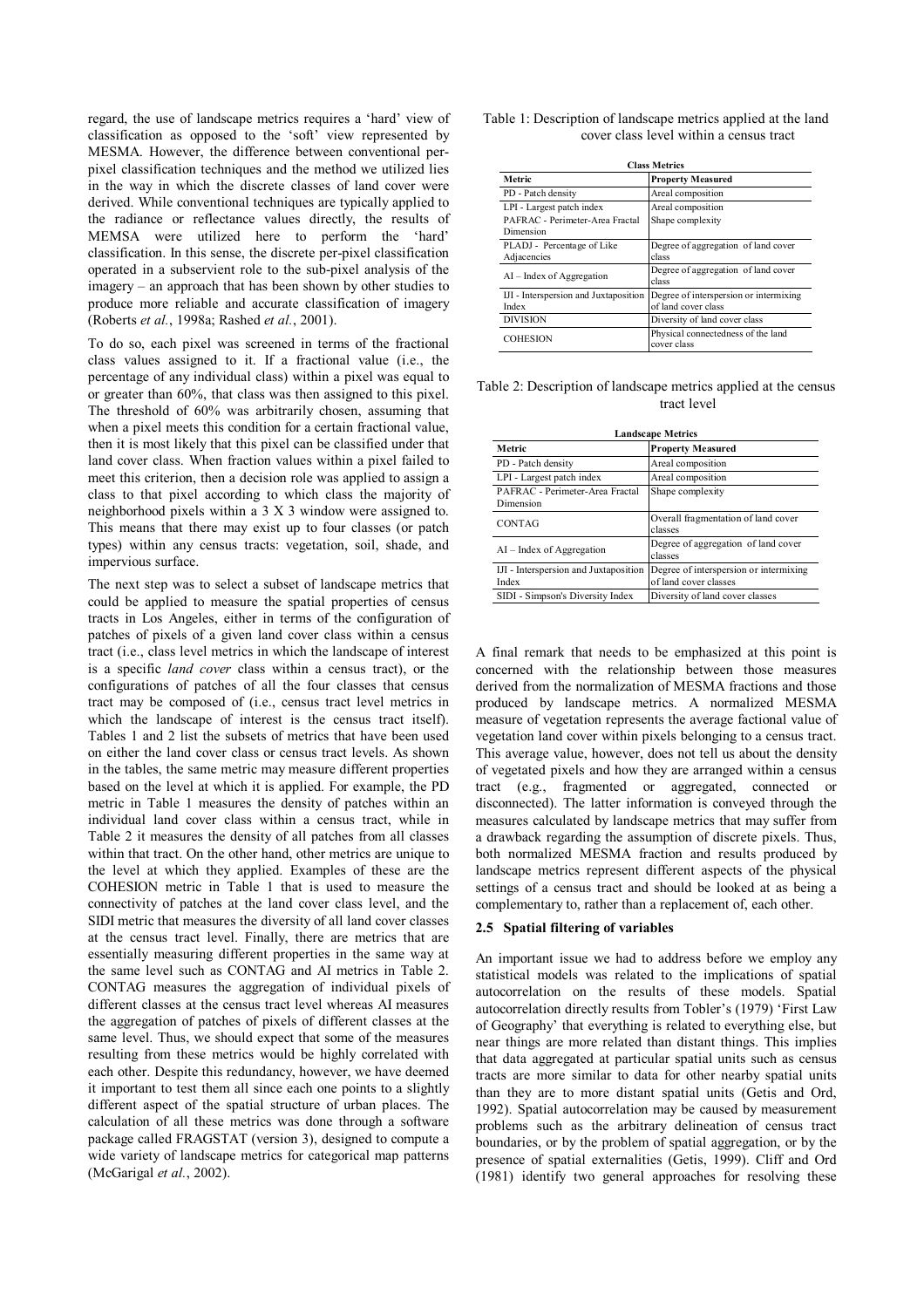problems: (1) filtering spatially autocorrelated data to "remove" (or really to account for) spatial autocorrelation, or (2) modifying statistical models to accommodate spatial autocorrelation (such as spatially autoregressive models).

We utilized a method for spatial filtering suggested by Getis (1995). This spatial filtering technique incorporates spatial component variables into an ordinary least-squares (OLS) linear regression analysis in order to remedy the problems associated with spatially autocorrelated variables. Remediation does not involve removing all evidence of space, but rather involves extracting the spatially autocorrelated portion of each of the variables in the regression model and then reintroducing the spatial portion as a separate factor (Getis, 1995; Scott, 1999). By solving the OLS regression model with the filtered and spatial components of the variables decomposed, the spatial autocorrelation is removed from the residuals and incorporated into the model to help predict variation in the dependent variable. Summing the absolute values of the statistically significant standardized beta coefficients then allows us to determine the proportion of explained variation that is due to the spatial component (where you are), whereas the remainder of the explained variation is accounted for by the filtered (non-spatial) component. This is because the standardized beta coefficients in regression analysis represent the partial correlation coefficient of that independent variable to the dependent variable, controlling for all other independent variables in the equation. The ratio of the square of the beta coefficients for any two independent variables then gives us a quantitative measure of the relative contribution of each variable to the prediction of the dependent variable.

## **2.6 Statistical Models**

The first model utilized was for testing the null hypothesis that the index of wealth (IW), used as a proxy for access to resources, was not significantly correlated with the index of higher vulnerability (IV) calculated for the study area of Los Angeles. Besides testing the basic hypothesis of this research, two regression models were employed to further examine the relationship between wealth, vulnerability, and the remotely sensed measures. The first model was a step-wise OLS regression model, which employed IW as a dependent variable. The purpose of this OLS model was to examine the extent to which wealth (as a proxy for social vulnerability) can be predicted exclusively by measures derived from remote sensing to describe the physical characteristics of an urban environment. The independent variables of that model included: (1) a set of normalized MESMA fractional measures (i.e., vegetation, soil, impervious surface, and shade) aggregated by the census tract, and (2) a set of second-order measures derived from MESMA fractions using landscape metrics (listed previously in Tables 1 and 2). The format of this model, after applying the spatial filtering, was as follows:

| Wealth $(IW) = (normalized MESMA fractions filtered) +$     |     |
|-------------------------------------------------------------|-----|
| (normalized MESMA fractions spatial) $+$ (landscape metrics |     |
| $filtered$ + (landscape metrics spatial) + error            | (1) |

The second model was a binary logistic regression model that employed IV as a dependent variable. Logistic regression was used in this part of the analysis because of the ordinal nature of the fuzzy measure of vulnerability that allowed for a binary division of the dependent variable into high (1) and low (0) using a threshold value. In such a situation, logistic regression

is useful as it helps us examine the presence or absence of higher vulnerability based on values of a set of explanatory variables. The explanatory variables for this model included the index of wealth, as well as a set of remotely sensed measures that were statistically associated with wealth in the OLS regression models. The general form of this model was:

$$
Logit (Pi) = log (Pi / (1 - Pi)) = a + b Xi
$$
 (2)

where i represents the binary value of vulnerability at a census tract; Pi the conditional probability of Yi given Xi; *a* is the intercept; *b* is the vector of slope parameters; and Xi is the vector of explanatory variables (Wealth and remotely sensed measures).

#### **3. RESULTS**

## **3.1 Results of correlation between vulnerability and wealth**

Table 3 shows Pearson's correlation coefficients between vulnerability and wealth. The table reports a correlation value of 0.11 between vulnerability (IV) and wealth (IW), indicating a low, but nonetheless statistically significant negative correlation at the 0.01 level. This leads us to reject the null hypothesis that wealth, as a proxy for social vulnerability, is not associated with vulnerability values estimated through the simulation of biophysical risks in urban areas. Another interesting finding in Table 3 is related to the correlation between the IW and the spatial portion of the IV. The results indicate that only the spatial components in the two indexes were significantly correlated, suggesting more evidence for the importance of 'where you are' in the distribution of vulnerability in Los Angeles. While these correlation values were not as high as one may have anticipated, the significance of such results becomes more apparent in light of the following facts.

First, the IV and IW represent the results of two totally independent methods for measuring vulnerability. The values of the IW were calculated exclusively based on the income information from the 1990 census, weighted by race and age. The values of the IV were derived from simulating a number of earthquake events in HAZUS, in which damage losses were calculated as a function of building types and soil conditions without taking any social factors into account. The implication of this is that the most vulnerable physical elements do not always overlap with the most vulnerable populations within Los Angeles. This finding is important because it is almost identical to what Cutter *et al.* (2000) found from an analysis conducted in Georgetown County, South Carolina, suggesting a pattern that is likely to be common in other urban places in the United States.

Second, the calculations of IV and IW have been based on the physical and social characteristics, respectively, of census tracts in Los Angeles as of 1990. In this regard, these calculations implicitly assume a correspondence between physical and social change within the urban areas. However, some previous studies (e.g., Scott, 1999; Weeks *et al.*, 2000) have suggested the existence of a lag between change in the social environment and the corresponding change that may occur in the physical environment, with the former occurring first. In fact, Scott (1999, pp: 111-112), in the context of her analysis of accessibility to jobs in Los Angeles, showed that the census tracts at the periphery of Los Angeles County (where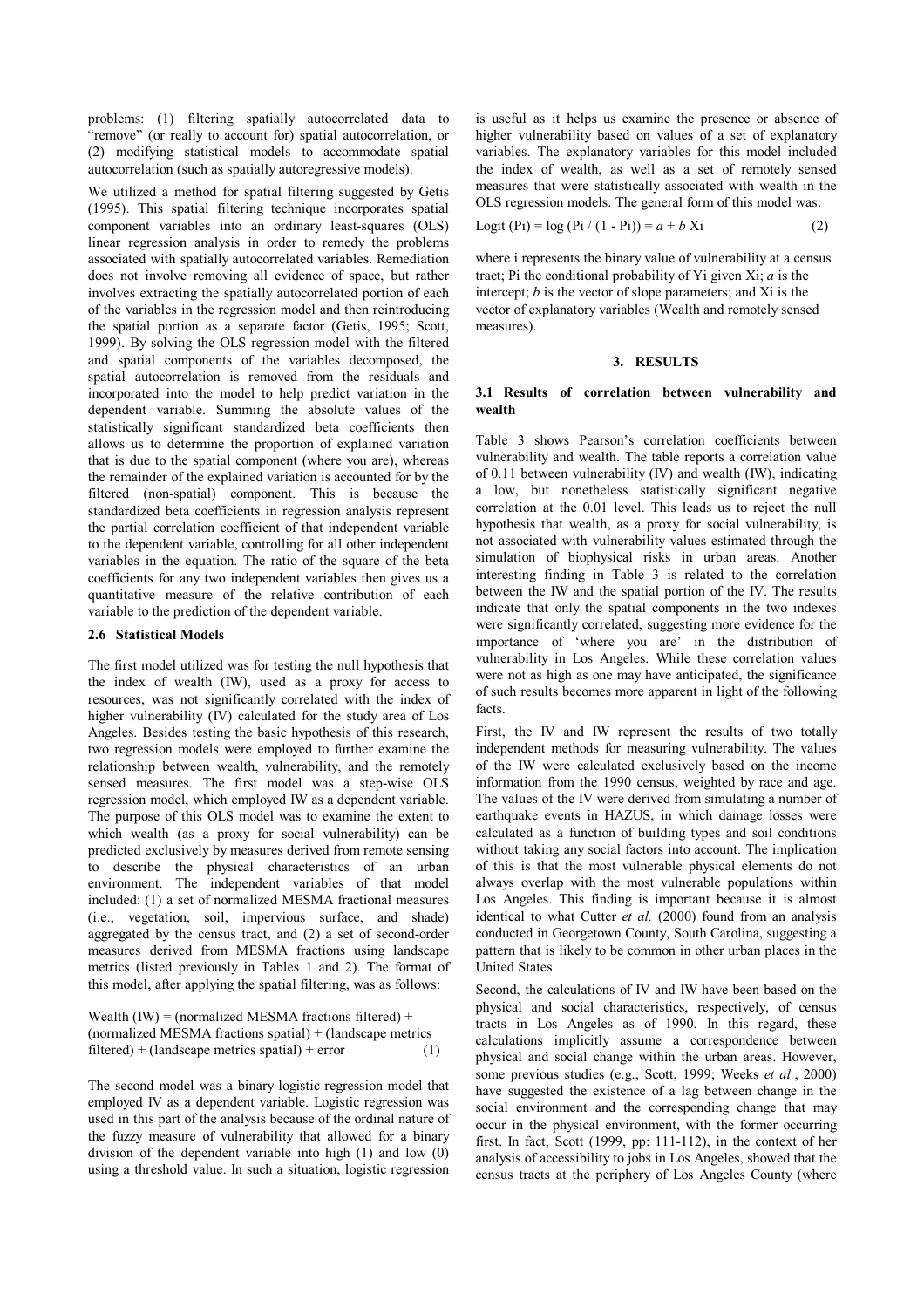higher values of IV exist) were classified as low income tracts in the 1980 census. However, those tracts themselves became high income in 1990. This implies a rapid social change that occurred through the county in the 1980s that might not have been reflected yet by a physical change in 1990. Thus, one can put forward a proposition that a wealth index based on the 1980 census data might have done a better job than the index used here, which was based on the 1990 census data.

Given these limitations, it can be suggested that the statistically significant correlation results noted above represent, in fact, strong evidence of a possible causal linkage between the physical and social conditions of urban places with regard to vulnerability. This line of reasoning is further investigated through the results of the regression models reported in the following subsection.

Table 3: Results of correlation analysis between vulnerability and wealth

|        |                             | "lV"       | "IV_sp"    | "IV f" |
|--------|-----------------------------|------------|------------|--------|
| "IW"   | Pearson Correlation         | $-0.111**$ | $-0.149**$ | 0.016  |
|        | Sig. (2-tailed)             | .000       | .000       | .531   |
|        | "IW sp" Pearson Correlation | $-0.112**$ | $-0.141**$ | 0.008  |
|        | Sig. (2-tailed)             | .000       | .000       | .769   |
| "IW f" | Pearson Correlation         | 0.045      | $-0.068**$ | 0.013  |
|        | Sig. (2-tailed)             | .073       | .007       | .601   |
|        | Ν                           | 1561       | 1561       | 1561   |

\*\* Correlation is significant at the 0.01 level (2-tailed)

#### **3.2 Results of regression models**

 Two regression models were employed in order to examine whether remotely sensed measures can be used in conjunction with social variables to explain the variation in vulnerability. The first model was a step-wise OLS regression model that employed the index of wealth as a dependent variable, and a total of 40 independent variables (4 normalized MESMA variables, 8 variables resulting from applying landscape metrics at the census tract level, and 28 variables resulting from applying the metrics at the 4 land cover class levels). Before running the model, the technique of spatial filtering was first utilized to decompose spatially autocorrelated independent variables into their spatial and nonspatial components. The second model built on the results on the first model and applied logistic regression employing the index of vulnerability as a dependent variable, and wealth and remotely sensed measures as independent variables.

The results of the first model are shown in Table 4, in which only statically significant predictors (at the 0.05 level) are reported. The *R* value for this model was 0.767, with an adjusted  $R^2$  of 0.586. An examination of the residuals showed they were not spatially autocorrelated and exhibited no heteroscedasticity. Also, the results of collinearity diagnostic indicated that the independent variables had scored low  $(< 9$ ) in the condition index. The results show that 4 out of 40 variables utilized emerged as statistically significant predictors of the index of wealth. Among these, two were normalized MESMA measures (vegetation and impervious surface) and two were derived from landscape metrics applied at the land cover class level within census tracts (PD\_Imp and IJI-shd). Considering the absolute values of the statistically significant standardized  $\beta$  coefficients, we can determine that MESMA

measures have accounted for about 26% of the explained variation in the wealth, most of which was related to variation in vegetation. The measures derived from landscape metrics accounted for about 74%. On the other hand, the spatial component in all variables accounted for about 52% of the explained variation in the wealth, while the filtered component accounted for the remaining 48%.

The results in Table 4 indicate that the most important predictors of the wealth index were the spatial and non-spatial components of PD\_impervious, a landscape metric measure that describes the density of patches within the impervious land cover class in a census tract. The results show that although the density of impervious surface within a census tract is indicative of *higher* wealth, the abundance of impervious surface fractions derived from MESMA is negatively associated with wealth. This interesting finding highlights the value of applying landscape metrics to MESMA measures to reveal certain physical patterns within an urban place that can be related to the social characteristics of population in that place and may not otherwise be shown by only relying on the measurement of the physical composition in that place. The results in Table 4 also show vegetation as a strong predictor of wealth, with higher vegetation abundance associated with the more affluent census tracts – a finding that has been reported repeatedly in other urban settings (e.g. Ryznar, 1998; Rashed *et al.*, 2001; Small, 2001). Finally, the model indicates that the IJI\_shade, another landscape metric applied at the land cover class level, has emerged as a significant predictor of higher wealth. IJI measures the degree of interspersion or intermixing of patches within a land cover class. A lower IJI value indicates that patches belonging to a land cover class within a census tract are more aggregated and less fragmented. Likewise, if the land cover class in a census tract is dominated by a relatively greater number of small and highly fragmented classes, the IJI value would be high. The results in Table 4 suggest that wealth increases with the increase of fragmentation in the shade within a census tract. Since shade has been used in the analysis as a proxy for building heights, one can conclude that tracts with low-rise buildings (e.g., single family housing) would be characterized with higher IJI values calculated for the shade. On the other hand, tracts with high-rise building will possess lower IJI values, and in Los Angeles these areas are likely to score lower on the wealth index as in the case of downtown Los Angeles. Thus, in general, the results shown in Table 4 affirm the proposition of this research that remotely sensed data can be used as a proxy for urban spatial structure that can then be used to explain variation in wealth, and hence social vulnerability.

The second regression model utilized was a binary logistic model that used the index of vulnerability (IV) as a dependent variable, and wealth and the remotely sensed measures that emerged as statistically significant predictors of the wealth index in the OLS regression model. The results of the model are shown in Table 5. The threshold used to determine the binary values of the IV was based on the mean value of the index. Those values that were above the mean were assigned 1 indicating higher vulnerability, and those values that were equal to or less than the mean were assigned 0 indicating lower vulnerability. The model was also tested using other thresholds and the results were generally consistent with those listed in Table 5. The overall correct prediction of the model was about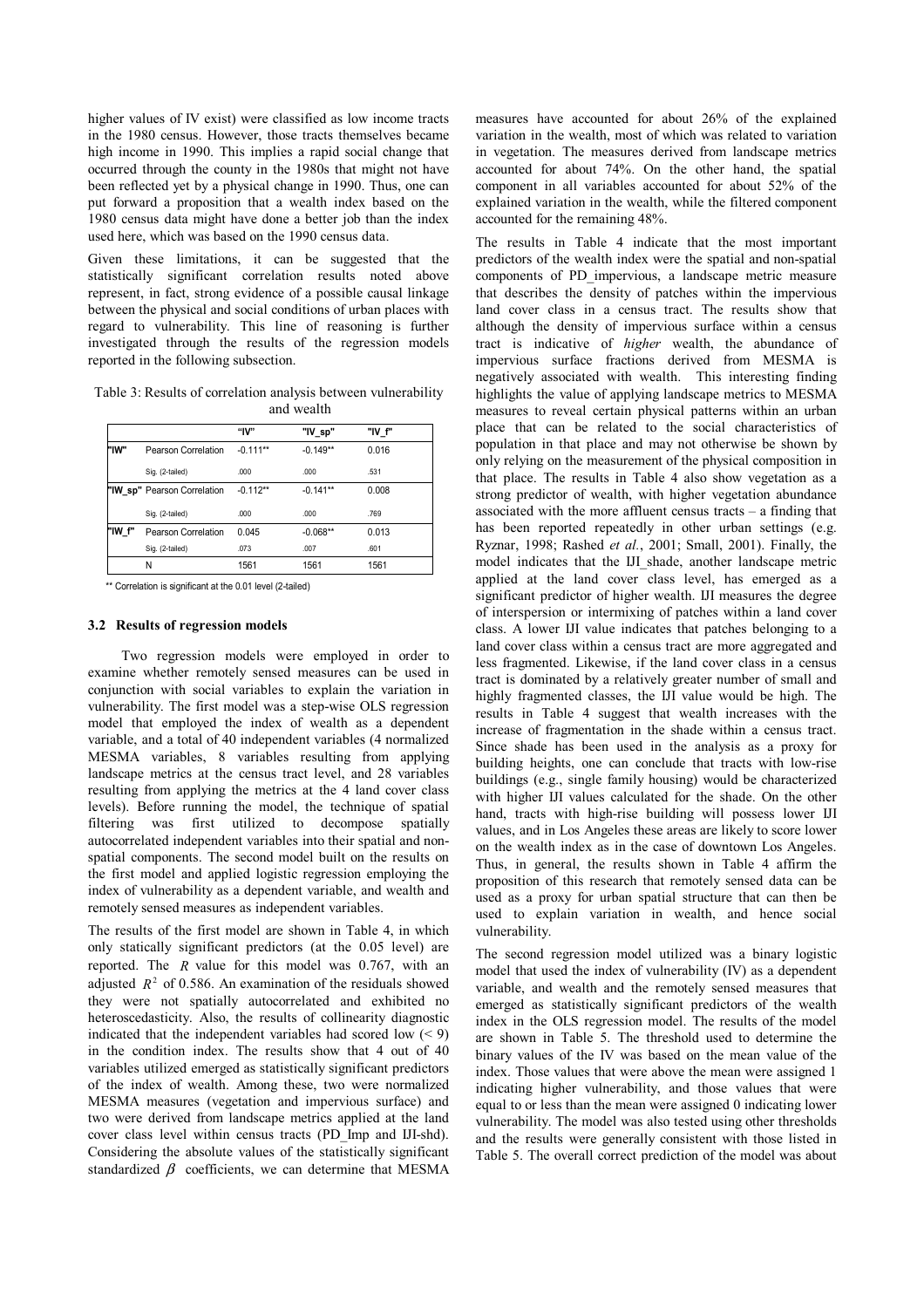63%, with 15.34 chi square value at the 95% level of significance.

The results show that three out of the four remotely sensed variables utilize emerged as statistically significant predictors of higher vulnerability. The strongest among these predictors was again the landscape metric-based measure, PD impervious, the higher values of which were shown to increase the odds of being highly vulnerable by a factor of 2.01, holding all other variables constant. On the other hand, as hypothesized, being in the higher wealth category (wealth 4) reduces the odds (by a factor of 0.77) of being in the high vulnerable category. This suggests that the wealth (social) effect is independent of the remotely sensed (physical) effect, and that both need to be taken into account if we are to understand the vulnerability of place.

Table 4: Spatially filtered OLS regression for the index of wealth (IW)

| Variable              | Unstandardized<br>Coefficient                      | Standardized B | t         | Significance of t |
|-----------------------|----------------------------------------------------|----------------|-----------|-------------------|
| Dependent Variable IW |                                                    |                |           |                   |
| Impervious f          | $-2177.326$                                        | $-0.0361$      | $-14.763$ | 0.000             |
| IJI Shade sp          | 526.144                                            | 0.157          | 5.777     | 0.000             |
| Vegetation f          | 1748.643                                           | 0.184          | 8.959     | 0.000             |
| Impervious sp         | $-877.699$                                         | $-0.073$       | $-2.980$  | 0.003             |
| IJI-Shadei f          | 206.075                                            | 0.075          | 2.854     | 0.004             |
| PD Impervious f       | 1532.003                                           | 0.394          | 11.253    | 0.000             |
| PD Impervious sp      | 1506.867                                           | 0.340          | 10.008    | 0.000             |
| Vegetation sp         | 1475.475                                           | 0.055          | 2.228     | 0.000             |
| $\boldsymbol{R}$      | 0.767                                              |                |           |                   |
| Adjusted $R^2$        | 0.586                                              |                |           |                   |
| z(I) For residuals    | 0.89                                               |                |           |                   |
| N                     | 1561                                               |                |           |                   |
|                       | Note: see text for an explanation of the variables |                |           |                   |

Table 5: Logistic regression for the index of vulnerability (IV)

| Variable                                           | ß         | Wald    | Significance | EXP(B) |
|----------------------------------------------------|-----------|---------|--------------|--------|
| Dependent Variable IV                              |           |         |              |        |
| Impervious                                         | 0.1390    | 0.9342  | 0.3338       | 1.1491 |
| Vegetation                                         | 0.6273    | 21.1980 | 0.000        | 1.8725 |
| IJI Shade                                          | 0.3634    | 5.8804  | 0.0164       | 1.4838 |
| PD Impervious                                      | 0.6987    | 19.6991 | 0.000        | 2.0112 |
| Wealth 1                                           | $-0.0723$ | 0.3239  | 0.5692       | 0.9303 |
| Wealth <sub>2</sub>                                | 0.6018    | 28.5415 | 0.0000       | 1.8253 |
| Wealth 3                                           | 0.3628    | 11.5632 | 0.0007       | 1.4451 |
| Wealth 4                                           | $-0.2658$ | 5.6609  | 0.0180       | 0.7666 |
| Overall percent correct                            | 63.36%    |         |              |        |
| Chi Square                                         | 15.3524   |         | 0.0317       |        |
| Nagelkerke $R^2$                                   | 0.102     |         |              |        |
| N                                                  | 1561      |         |              |        |
| Note: see text for an explanation of the variables |           |         |              |        |

# **4. DISCUSSION**

The objective of this paper was two fold. First, to test the basic hypothesis that social vulnerability is reflected by aspects from the physical environment in urban places. Second, to examine the proposition that remote sensing can provide us a quantitative means to describe and assess aspects related to urban spatial structure that influence vulnerability.

To address the first objective, we examined the correlation between the wealth index and vulnerability. Vulnerability values were derived from an index of higher vulnerability for Los Angeles County, produced by Rashed and Weeks (2003). The wealth index was calculated for Los Angeles from information about income, weighted by race and age, and used in this research as a proxy for access to resources that is considered by many researchers as a major determinant of social vulnerability. The results showed a statistically significant negative correlation between the two indexes, though not high enough to conclude that the wealth can be taken as a sole indicator of vulnerability. Several reasons were listed above to explain why this difference has occurred.

financial credit, and stable employment had generally secured them against the destitution that befell poor families exposed to the same event (Bolin and Stanford, 1999, pp. 92). Nevertheless, in light of the apparent difference between the spatial distributions of values in the two indexes, an obvious question arises: how do these results conform to the theories of vulnerability found in the literature? The answer to this question can be discussed in light of the relationship between access to resources and vulnerability. This relationship was previously examined by researchers in the context of disasters in developing countries (e.g., Wisner, 1993; Blaikie *et al.*, 1994). These studies measured access to resources by the level of poverty (as opposed to the concept of wealth utilized here) and showed that the poor often live in less safe structures that are more likely to be damaged or destroyed by earthquake hazards. In developing countries, spatial and physical aspects of vulnerability tend to be much more pronounced because the poor are often forced to live and work persistently in hazardous areas (Hewitt, 1997). In contrast, socially and economically marginalized populations in the US do not necessarily live in areas at greatest risk of natural hazards (Bolin and Stanford, 1999). Indeed, the wealthy people may even choose to live in physically hazardous settings such as earthquake-prone hillsides in California (Davis, 1998). Therefore, vulnerability in this case has little to do with systematic differences between the rich and poor in terms of their exposure to the earthquake. Bolin and Stanford (1998, pp. 175-177), in their analysis of the impacts of the 1994 Northridge earthquake in Los Angeles, showed that while wealthy households might have suffered from losses in a hazard event, their property insurance, assets,

Accordingly, a distinction can be drawn between two patterns of vulnerability: *persistent (or chronic)* vulnerability and *situational* vulnerability (Bolin and Stanford, 1998). Persistent vulnerability connects to social forces that produce economically, ethnically, and culturally marginalized groups. Situational vulnerability, on the other hand, occurs when some population groups (include wealthy and financially secured ones) become increasingly at risk in the face of calamity. This might happen due to a combination of circumstances related to their jobs, choice of housing, etc, but does not necessarily need to be related to social or demographic factors. That is, in situational vulnerability, a household has the option to choose not to live in a hazardous place. In the persistent vulnerability, the social factor is much more noticeable while the physical aspect of vulnerability is implicit. The situational vulnerability is quite the opposite case, in which the physical aspect of vulnerability becomes more apparent and the social aspect becomes implicit. It is our contention that these patterns of persistent and situational vulnerabilities were represented respectively by the index of wealth (IW) and the index of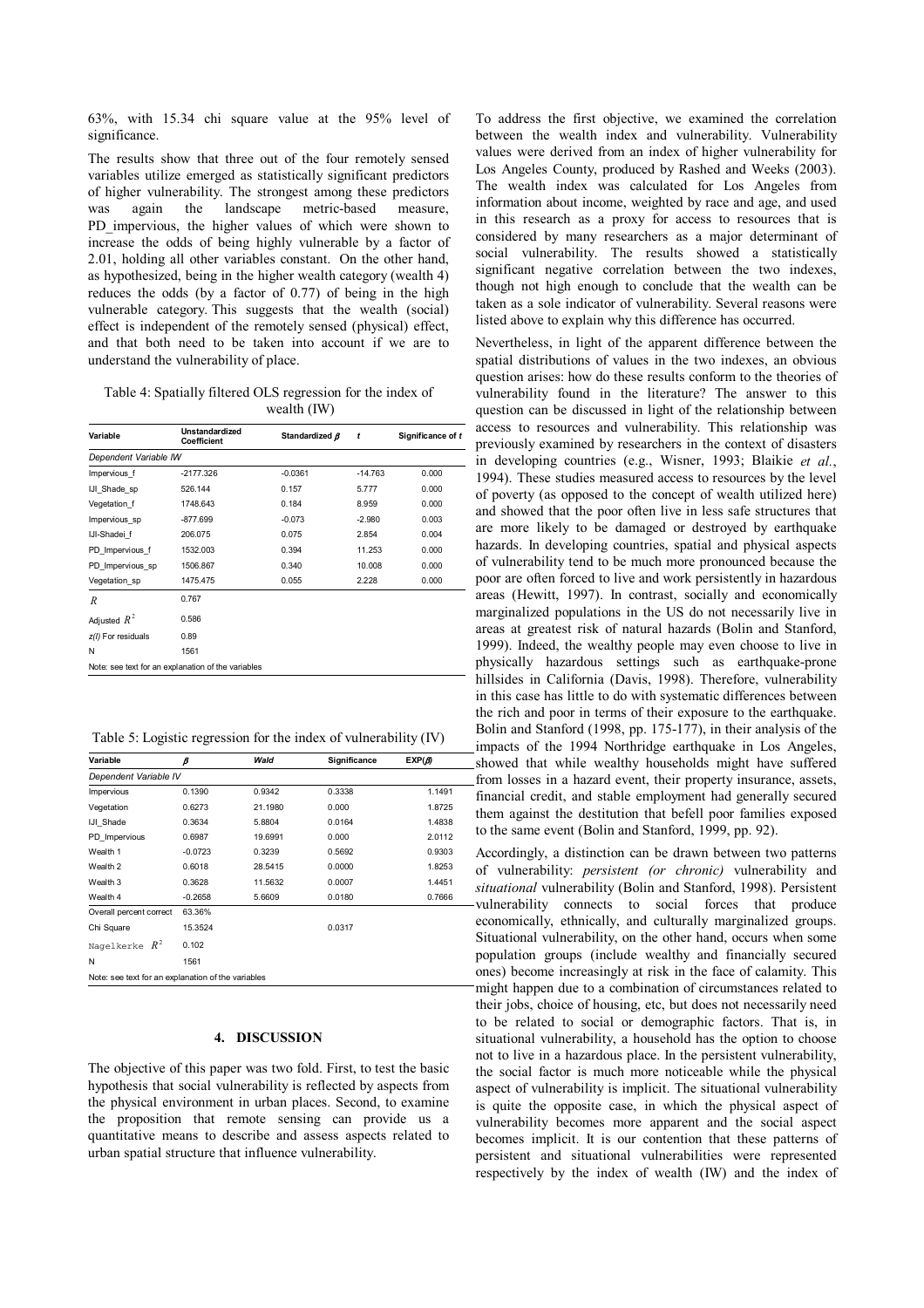vulnerability (IV) produced by the simulation of physical damage resulting from earthquake scenarios. The mismatch of the spatial distribution between the two indexes implies some missing information related either to social vulnerability (in the case of the IW) or physical vulnerability (in the case of IV).

The second objective of this paper was concerned with the utility of remote sensing for providing measures that can be used as surrogates for social vulnerability. To address this objective, we employed two regression models in which both first and second-ordered remotely sensed measures were utilized as independent variables. These first and secondordered measures were respectively represented by normalized MESMA fractions and measures produced by landscape metrics. The former set of variables mainly described the physical composition of the urban place. The latter set of variables were more related to the configuration (or the physical arrangement) of land cover classes within census tracts. The results of the first model showed that the remotely sensed variables accounted for about 57% of the explained variation in the IW. The results of the second model showed that the remotely sensed variables emerged as significant predictors of the IV. The moral of these results is that remote sensing data can be used to derive information about the physical composition and spatial structure of the built environment in an urban place. This information reflects aspects of the social environment that will be reflected in the demography and culture of people. The built environment, represented by the arrangement of land cover classes, then interacts with the socioeconomic environment (measured, at a minimum, by income, race, and ethnicity) to produce the urban environment. The urban environment then creates a difference in people's vulnerability by influencing the volume and intensity of social interaction that in turn has an implication on the opportunities that exist for different social groups to access resources.

There is no doubt that a small number of statistical models based on one unique urban area in a developed country cannot be taken as a foundation to build a grand theory of vulnerability to disasters nor to explain how vulnerability is reflected in the urban spatial structure. But the results of these models are still sufficient to draw the attention to the utility of remote sensing and the way it can help us obtain information that address core issues of the social sciences such as social vulnerability. The results of this research have shown how remote sensing provides us with quantitative measures of the urban spatial structure that are indicative of social vulnerability and comparable from place to place. Recognition of this will help to improve the statistical association between social and physical vulnerabilities, and to carry out assessments that are comparable across spatial (and temporal) scales.

## **5. CONCLUSIONS**

A major theme of this paper is that the analysis of vulnerability can exploit the capabilities of remote sensing to obtain information that might not be measurable in other ways. In this sense, the study builds on recent pioneering studies that attempt to take remote sensing applications beyond their current use in applied sciences, toward applications that address concerns of the social sciences (e.g., Liverman 1998). Yet, our intention is not only to introduce urban remote sensing as a meeting point for the social and physical sciences, but also to show that social applications of remote sensing can inform the research agenda of the urban remote sensing arena.

In this regard, one of the most important findings of this research is the realization that the spectral properties of conventional imagery such as Landsat TM are 'still' really useful in detecting the extent and morphology of urban land cover. Over the past few years, there has been a trend in the literature promoting the idea that further improvements in the spatial precision of satellite instrument is the only way of deriving better information for urban analysis. Our findings indicate that improved remotely sensed measures are not only a question of better spatial resolution. Rather, it is an intellectual issue which lies in bridging the gap between the two fields of remote sensing and urban analysis. This is not to say that new imagery with better spatial resolution are not important, but it is to stress the need to incorporate remote sensing within a theoretical framework that reflects that nature of urban phenomena in which resolution is only one of many other aspects that need to be considered in the analysis.

We have shown how the spectral characteristics of a Landsat TM image can provide detailed interpretation of urban form when we move beyond conventional, per-pixel classifications of imagery to the spectral unmixing approach. We have also shown the usefulness for using landscape metrics to provide information about the configuration and structures of urban morphology that supplement information about direct land cover classes derived from the imagery. The moral of this is that further progress of urban remote sensing is dependent on the thinking of new ways of using existing remotely sensed data to inform our understanding of the spatial distributions of urban phenomena, as it is on new imagery with better capabilities. Before new datasets are introduced, there is a need to develop a sold understanding of the spectral characteristics of the wide range of urban features and how they are affected by the changing spatial resolution of imagery. There is thus a need to build a solid theoretical understanding of the relationship between the pixel size and the recognition of the structural patterns of urban features. It is only through including these and other similar questions in the current agenda of urban remote sensing that we can have a full appreciation of the capabilities of existing imagery. Then, we will be in a position to set a basis for assessing data requirements for future sensors that can foster additional understating of urban systems.

## **ACKNOWLEDGMENTS**

This research has been supported by grants from the National Science Foundation (BCS-0117863 and BCS-0095641). The authors would like to thank Martin Herold, University of California Santa Barbara, for his valuable input in this research.

#### **REFERENCES**

- ALBERTI, M., and WADDELL, P., 2000, An Integrated Urban Development and Ecological Simulation Model. *Integrated Assessment*, **1**, 215-227.
- BLAIKIE, P., CANNON, T., DAVIS, I., and WISNER, B., 1994, *At risk, Natural Hazards, People's Vulnerability, and Disasters*, (New York: Routledge).
- BOLIN, R., and STANFORD, L., 1998, *The Northridge Earthquake: Vulnerability and Disaster*, (New York: Routledge).
- BOLIN, R., and STANFORD, L., 1999, Constructing Vulnerability in the First World: The Northridge Earthquake in Southern California, 1994. In *The Angry Earth: Disaster in Anthropological Perspective*, edited by A. OLIVER-SMITH and S. M. HOFFMAN (Eds.), (New York: Routledge), pp. 89-112.